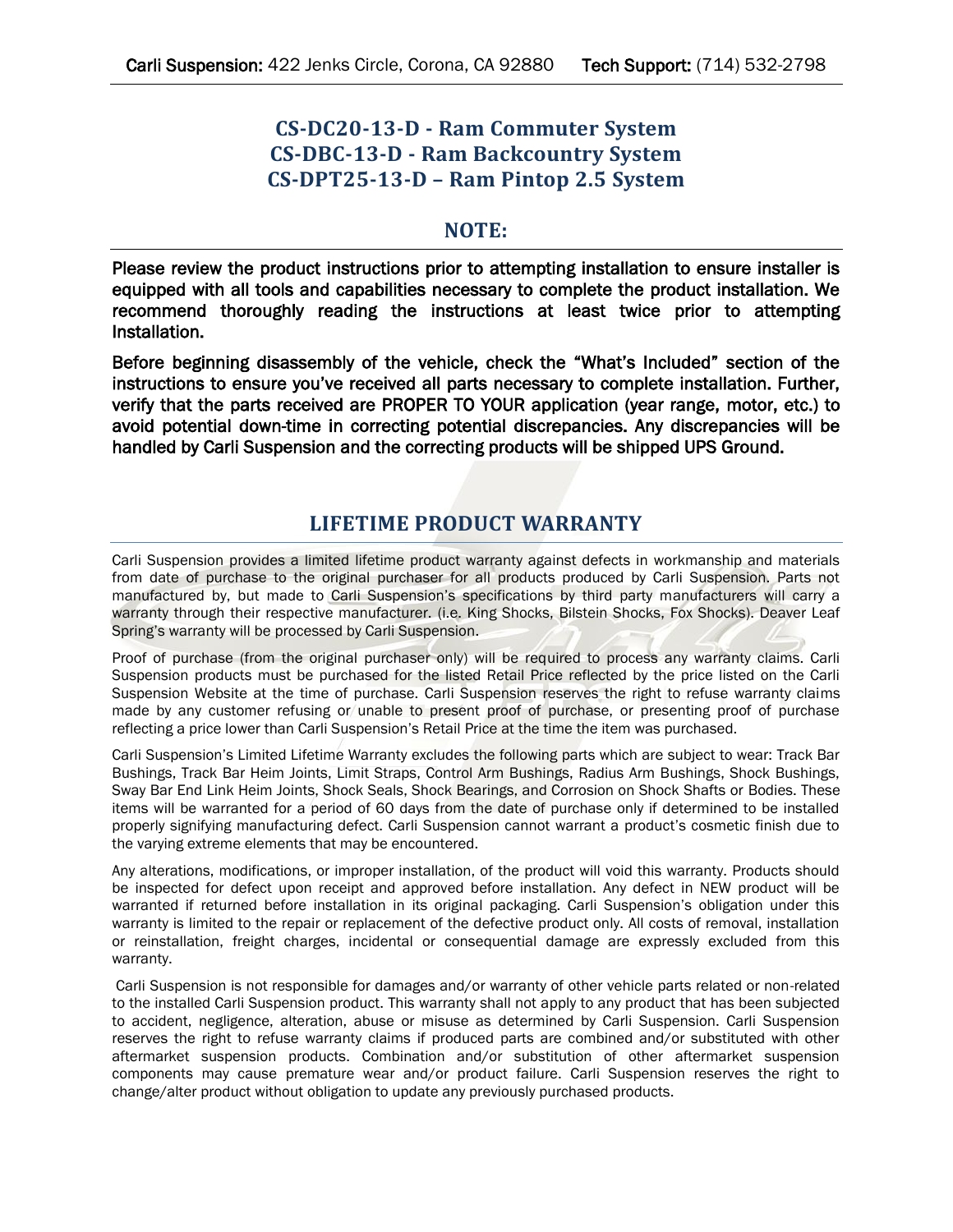

PLEASE VISIT: Forums.CarliSuspension.com *Troubleshooting advice or to download an electronic copy of this document.* 

### WHAT'S INCLUDED IN THE KIT: Parts Checklist per component can be found in each component box

- CS-DFBD-1: Dodge Front Bump Drop, 1"
- CS-DRAD-14: Dodge Radius Arm Drops
- CS-DPRB-14: Dodge Track Bar, 2014+
- CS-DSBD-14: Sway Control Drops
- CS-DLRC-14-D: Dodge Front Linear Coil, 2014+, Diesel
- CS-DPAP-03-D or CS-DFSP-13-D
- Shock Package
- Reservoir Mounts (Back Country/Pintop ONLY)

### Installation Instructions:

- 1. Start installation with the instructions in the "CS-DRAD-14: Dodge Radius Arm Drops" Box
- 2. Remove the factory front shocks, disconnect the sway bar end links from the sway bar and swing it up out of the way Note: Remove the links from the axle is Torsion sway bar is being installed.
- 3. Remove OEM Track-Bar and Droop out the front axle to remove the factory coil springs, setting aside the upper isolator for reinstallation on the Carli-Coils
- 4. Remove Factory Bump Stops and follow instructions in the instructions in the "CS-DFBD-1: Dodge Front Bump Drop" Box.
- 5. Follow Instructions in the "CS-DLRC-14-D: Dodge Front Linear Coil, 2014+, Diesel" Box. Ignore step 5 for now.
- 6. Compress the front suspension to load the coils and install the front Shocks.

Commuter 2.0: These shocks are bushing equipped, top and bottom. Install the lower bushing into the factory lower shock mount, remove the top half of the bushing, compress shock and guide the stem-top through the factory upper shock mount. Reassemble the upper bushing half on top of the shock mount and tighten the provide nut to preload the bushing.

Backcountry 2.0: Installation is exactly the same as the commuter shocks above, but the remote reservoir will mount with hose clamps to the installed reservoir mount.

Pintop 2.5: These shocks are Bushing upper, bearing lower. Install them exactly as you would the Backcountry 2.0 but the lower are bearings with 2 conical spacers installed to allow for shock misalignment. Ensure both spacers are present, then install the lower with the factory shock bolt. To get the upper into the factory upper shock mount, it is helpful to drain the nitrogen so the shock can be easily manipulated into the mount. If you do not have access to nitrogen, you will need to muscle the shock and the 2.5" pintops put up a good fight.



- 7. Install the wheels and tires and set the truck on the ground to load the suspension.
- 8. Install Carli Track Bar following the instructions provided in the"CS-DPRB-14: Dodge Track Bar, 2014+" Box.
- 9. Follow the Instructions in the "CS-DSBD-14: Sway Control Drops" Box.

Note: If a torsion Sway Bar was purchased, follow the instructions in that box in lieu of the Sway Control Drops.